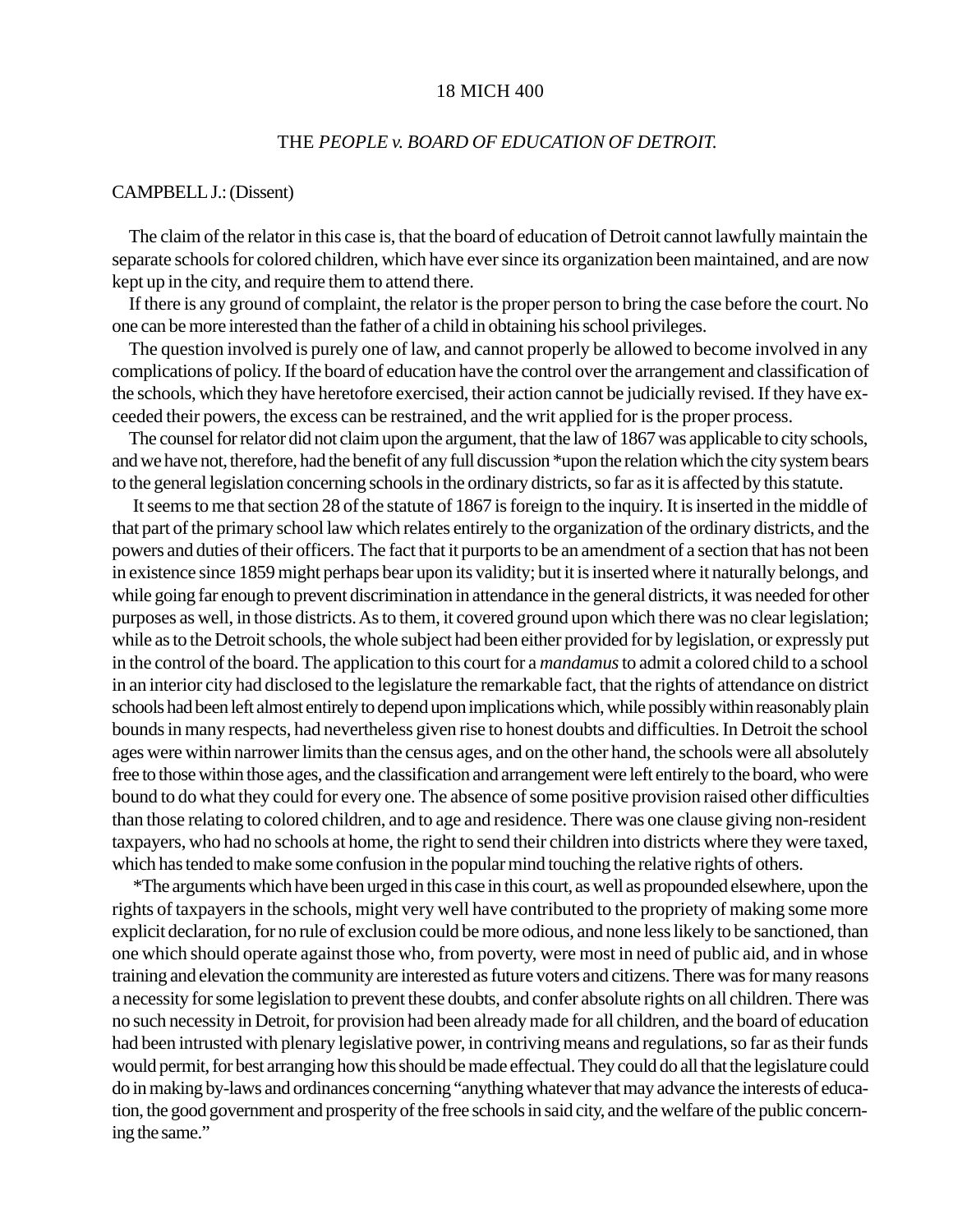Upon every usual rule of construction, this 28th section should not be made applicable to any special system where there had been already legislation covering the ground, even if the Detroit school law had in some other respects been dependent on the primary school law. But there is not, so far as I have been able to discover, a single provision of that law, from beginning to end, relating to schools and their regulations, which has any such applicability. Even in regard to the school census, the board makes its own by-laws, and deals with none but county and State officers. This census has nothing to do with the regulation of schools, and is not based on attendance, or used in them at all, as a guide to determine who are admissible. It is made to facilitate the distribution of school moneys \*derived from the state under the constitution, and of library penalties, which belong to towns and cities, except where smaller districts have been allowed for library purposes. These provisions are in no way connected with the management of district school matters, and would be quite as appropriate in any other part of the statutes. But as before stated, the Detroit school law puts the board in direct communication with the county authorities, and regulates their rights and doings very differently from those in the other districts. The suggestion that they are connected with the primary school law by the provisions of section 31, as amended, concerning the punishment of disturbances in public schools, does not appear to me to sustain the connection. That section was originally confined to district meetings, and the amendment was only passed in the same statute with section 28, in 1867. If the Detroit schools were not previously organized under the primary school law, neither of these sections could have any tendency to bring them under it. They must both be regarded as applying to schools under the statute of which they are amendments, and can have no wider scope. The Detroit schools could certainly exist without a provision which was not thought of for more than thirty years after the whole state system had been flourishing, and the board of education has power to pass ordinances on the same subject, and the recorder's court has jurisdiction to punish their violation: *School Charter,* §§ *8 and 9.* The offense was also a misdemeanor at common law, according to the best authorities: *1 Bish. C. L., § 982.*

If it should be suggested that it cannot be presumed different provisions would be permitted among different children in different places, it cannot be denied that these differences have been expressly created by law. Until 1869, the school ages were different in and out of the city. When the census was on the basis of a range of ages from four to eighteen, the city schools were confined by law to the ages between five and seventeen. Since the \*change was made, in the state at large, to the term between five and twenty, the old city rule remained unchanged until the present year, when it was made to correspond. The origin of the Detroit school system was had under the very discrimination of color which is now complained of. When the charter was revised and consolidated during the past winter, if the rule giving control to the board had been deemed improper, it would have beer rescinded. No one can read the charter, in comparison with the general laws, without seeing that the legislature deemed it wiser to leave a very broad discretion in the board, over the various complications and difficulties incident to a heterogeneous city population, than to require such action as might not be easily undone, should the schools suffer from it. They have given the board a power of local legislation on many school matters entirely exempt from the control of the civil government of the city, and have made them substantially independent of the council in pecuniary matters; one of the last things in which such bodies are usually intrusted with discretionary powers. It cannot be claimed that the legislature could not make or authorize any regulation they should see fit, in regard to the management of different scholars, and it would be impossible to employ language delegating a larger discretion than they have given to this board.

We cannot avoid seeing, and counsel very frankly admitted, that the force of the relator's claim depends much, if not entirely, upon the effect to be given to a changed condition of public affairs, and whatever corresponding change that condition may have wrought upon public opinion concerning the treatment of colored persons. How far the regulations complained of arose out of any less favorable opinion is not very clear. It is claimed that the rule now enforced is founded on very different considerations, and that the original act of 1841, which first required the separation, was meant to be beneficial,